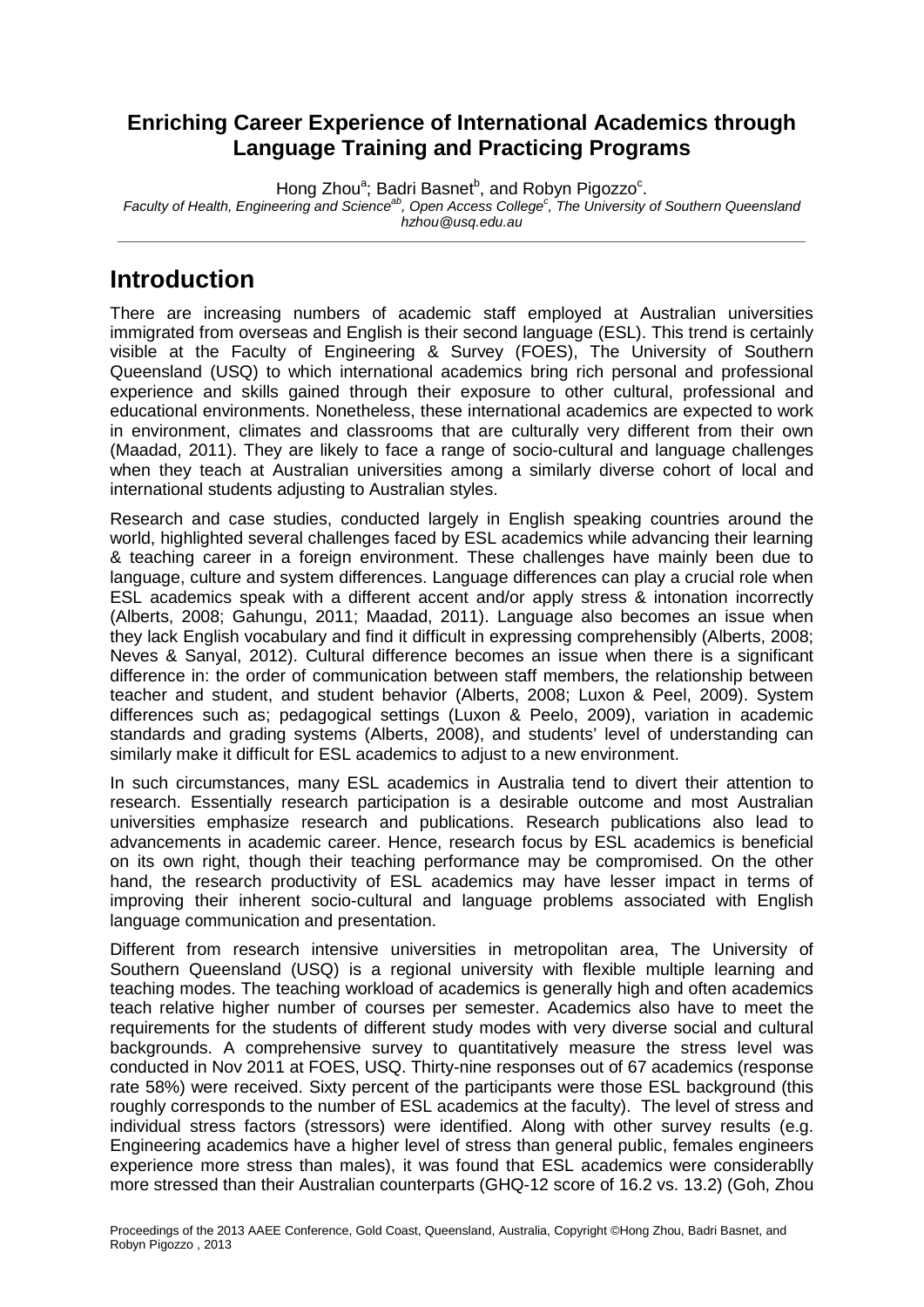et al. 2012). Adjusting to Australian environment with very different socio-cultural and language background undoubtedly has contributed to the higher stress level of ESL academics.

It is known that increasing work-related stresses have a considerable impact on the quality, productivity and well-being of an academic professional life. Workplace stresses have significant financial cost annually to the economy due to poor decision-making, health issues (such as obesity, cancer, and heart disease) and accidents resulting from that illness (e.g. stroke and heart attack).

The survey conducted in 2011 at USQ improved the awareness of health and well-being of ESL academics and provided a sound basis for hypotheses for potential intervention strategies. The survey also provided a sound rationale for this ESL project. It is shown that a practical support system is very important for ESL academics to overcome the language and cultural hurdles. These observations are echoed by a number of studies which highlighted the importance of institutional support system in their research (e.g. Alberts, 2008; Luxon & Peelo, 2009; Maadad, 2011; Pherali, 2012).

Although institutional support system to help ESL academics in their new learning and teaching environment is critical, there is limited or no support for ESL academics at USQ which is similar to most other universities (Pherali, 2012: Maadad, 2011). ESL academics are often left on their own to overcome the socio-cultural and language barriers. Despite extraordinary personal efforts by these academics for a change, the improvement can be very slow and the outcome may appear to be insignificant.

As a consequence of stress survey findings, a project to provide support programs for ESL academics initiated by the authors was approved by faculty management in 2011. Given many years of teaching experience in Australia and first-hand knowledge of the difficulties at the beginning of the career in Australia experienced by the initiators, the objectives of the project was to develop effective and sustainable support programs for ESL academics, identify socio-cultural problems associated with English language communication, improve their presentation skills in English, and achieve excellence in teaching. The aim was to provide smooth transition for ESL academics to adjust to tertiary teaching environment in Australia.

This paper reports on the progress of the training workshops conducted as part of the above project at USQ during 2011 and 2012. Section 2 and 3, introduces the design and development of the programs including the trial workshops that were carried out. Section 4, evaluates the programs based on the feedbacks received after the workshops and discusses the valuable lessons learnt from the experiences. Finally the paper concludes its finding in Section 5.

### **The Design and Development of the Effective Training Programs**

As academics have to carry out extensive research and teaching duties, they generally have limited time to participate in the training programs. Therefore the main emphasis in the design of this training program was its flexibility, effectiveness and quality. The program was made flexible enough to suit the experience, learning style and busy schedule of the individual participants and it was based on existing knowledge and practices.

With regards to the existing institutional supporting programs for ESL academics, some literature review on this topic had been carried out. Neves & Sanyal (2012) reviewed several publications and quoted various support programs (e.g. English language training,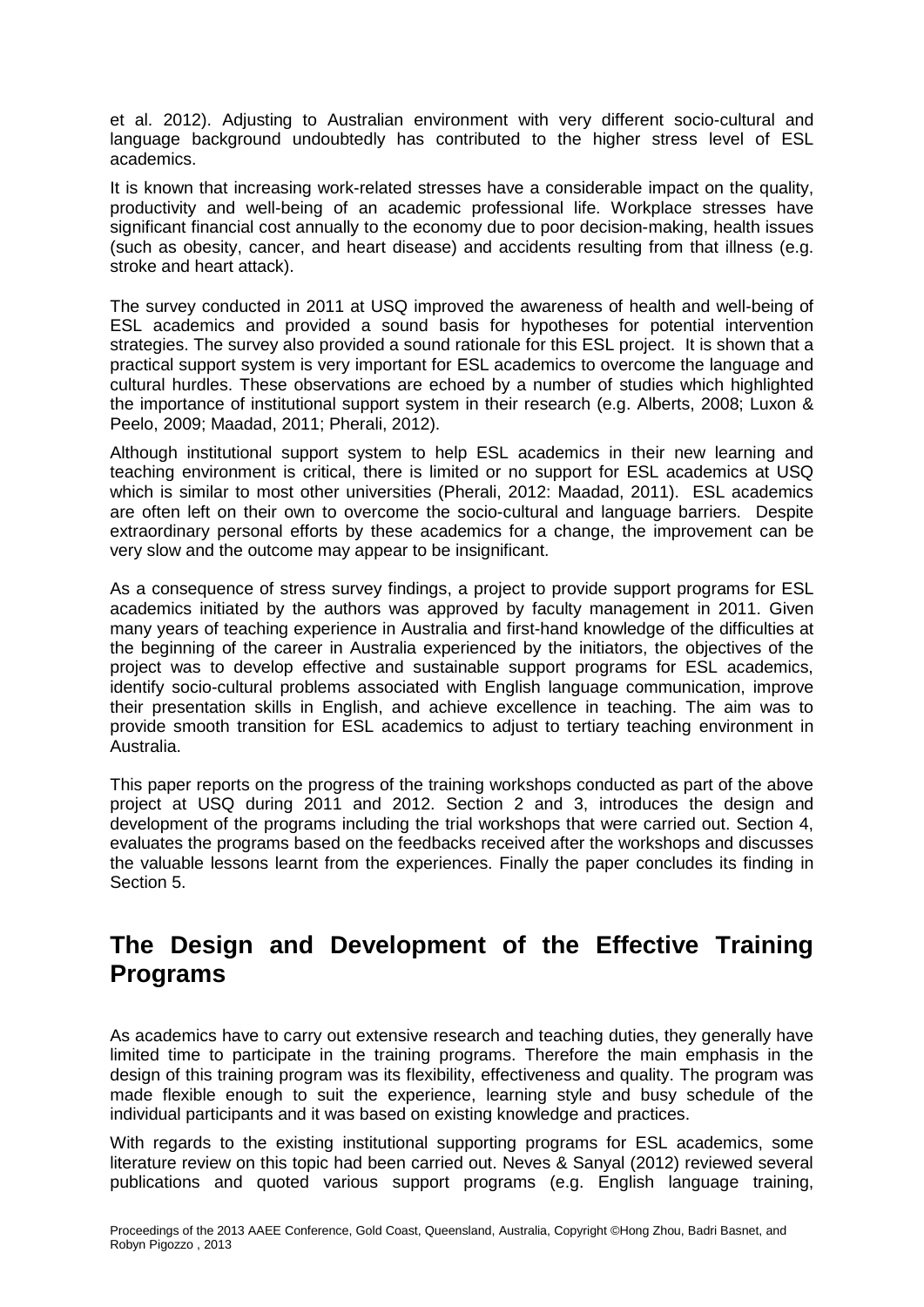mentoring, orientation programs, seminars and workshops, recorded audio and video tapes etc) developed by colleges and universities to enhance communication skills and teaching effectiveness of non-native instructors. However they were unable to source information with regards to effectiveness of such programs in student learning. In their review, Neves and Sanyal (2012) concluded that students (mainly undergraduate) are more concerned about learning and the ability of instructors to teach and less concerned about the instructors' knowledge of material, exposure to research and/or social skills. So, the standard support programs consisting of mainly English language training is not seen to be adequate to fulfill the requirement of ESL academics. On the other hand, Maadad (2011) recommended the host institutions to offer language support and mentoring services to ESL academics. However, Pherali (2012) warned that the provision of standard support system (e.g. English language) may stereotype the problem with international academics and dissuade them from using the service. Similarly, Luxon & Peelo (2012) were critical about the offer of straight language training to ESL academics as the problem is often related to cultural differences. On this regard Pherali (2012) pin-pointed the need of an institutional language and cultural training program that can be seen as an avenue for career development for ESL academics. All in all, the literature is united in the view that the requirement of ESL academics is way beyond the simple English language training. It has more to do with the socio-cultural communication and language presentation issues.

On the other hand, most ESL academics are adult learners with specific learning needs and experiences. Hence, Knowles concept of Andragogy, with regards to adult learners was taken into account in the program. Knowles concept of Andragogy evolved from five assumptions of adult learning that states; adults are self-directed learners, adult learners bring a wealth of experience to the educational setting, adult enter educational settings ready to learn, adult are problem-centred in their learning and adults are best motivated by internal factors (Merriam, 2001).

Recognizing above facts and theories together with the experiences and needs of ESL academics a comprehensive set of support programs, consisting of a range of hands-on activities and training programs, were developed. The program included English language workshops, teaching forums, a reading club, and an English buddy facility. Individual academics can either participate in all the programs or only the ones that best suit their time, interests and learning style.

The English language workshops were designed to focus on improving the fundamental English speaking skills, including the correct pronunciation of vowels and consonants, word stress patterns, and intonation, stress and rhythm in normal speech. This program aimed to improve fluency and to reduce those patterns of speech which make listening to lectures difficult to understand for both national and international students.

Complementary to the workshops, a teaching forum was proposed to provide a platform for lecturers to share and discuss the strategies and methods related to teaching. Although the teaching forum was targeted for ESL lecturers, it was designed to address the general teaching skills, teaching performance and all the issues related to student participation in the classroom Reflection was recognised as a useful tool to promote self evaluation of teaching skills. At the teaching forum, a couple of participants would be asked to present 10-15 minutes segment of their lectures at the start of the session. A panel comprising of English language professionals and participants then would provide comments and feedbacks on participants' presentations. This would then be followed by facilitated general discussions among all the participants. Participants could freely share their experience in engineering education practice and public speaking. The discussions should be focussed on the topics such as "What constitutes a good lecture?", "How do we prepare and deliver a good lecture?", "What should we do to engage students" etc...

The above formal program can be enhanced by less formal sessions. We proposed to organise smaller learning groups such as a reading club and an English buddy program. At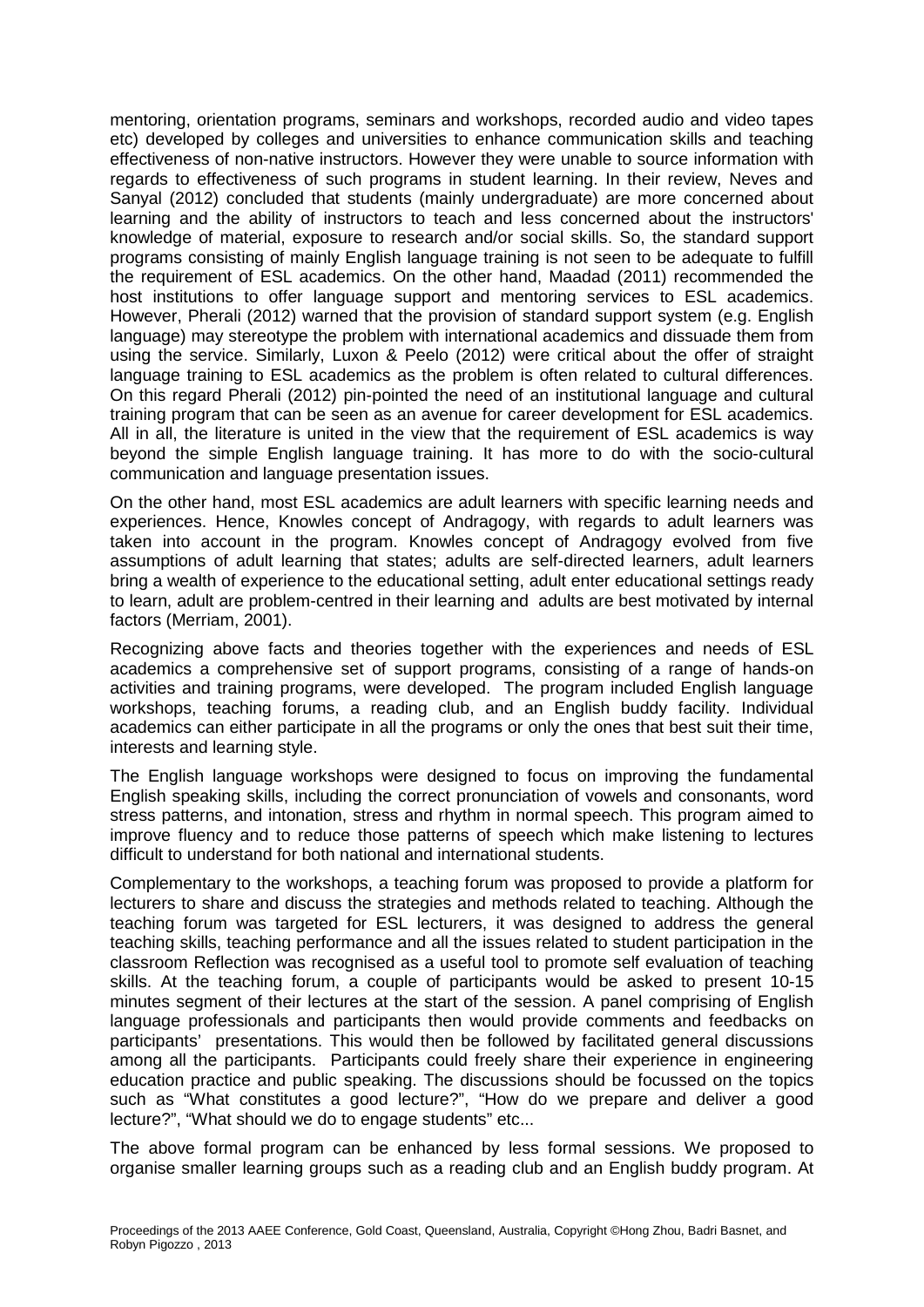reading club, pparticipants can practice or perform drama, or read aloud articles, books, or lecture notes of their choices. In the English buddy program it was proposed that one or two international staff(s) would team up with one native English speaker. Each group would meet regularly weekly or fortnightly to discuss technical or non-technical issues based on their own interests and schedule. At the end of each semester a function would be organised with all of the groups to share their experiences and gather recommendations for improving the effectiveness of the programs.

# **The Training Workshops**

Four trial workshops were conducted for ESL academics at the faculty in late 2011. There were 8-12 participants who attended each session. This first series of workshops focussed on fundamentals in English communication. They covered English phonetics, stress patterns in words and sentences, intonation in normal speech and possible problem areas for ESL speakers. The presenter found it difficult to cover all of the information into four two-hour workshops. There were a significant number of skills and examples that were used for each session. The participants found that there was not enough time to absorb and practise the skills. Participants strongly recommended regular workshops over longer period of time (i.e. on semester basis).

With the success and feedback from the first series of workshops, further support was received from the faculty learning and teaching fund. The program was extended to include a further eight one hour workshops over semester 2 in 2012. In 2012, the workshops were delivered by Linguistic lecturers from the English Language Centre at the OAC (Open Access College). The OAC at USQ provides on- campus and distance courses and programs of study to international and domestic students that will equip them with the language and academic skills needed to successfully participate in tertiary study in Australian Institutions. The Centre also provides professional development for its English Language teaching staff.

Learning from the experience of running the first workshops in 2011, the 2nd series of workshops in 2012, which had the same group of academics, took a different approach which would complement what had already been covered in 2011. It was decided to take a hands-on interactive approach which would help participants focus on their individual needs. Therefore, the 2<sup>nd</sup> series of workshops were more aligned to the teaching forum as in our initial design. The two workshop series in 2011 and 2012 therefore provided a complementary approach to each other. Participants showed a collegial and supportive spirit throughout the delivery of the workshops.

At the beginning of each workshop in 2012, participants were asked in turn to provide a ten minute segment of a lecture that they had given recently. The participants had the choice to record their lectures and play their recordings to the whole group or receive individual feedback from the workshop presenters. Participants all agreed to have their recordings played during the workshop and received feedback from the facilitators and their peers. A table of assessment criteria was designed by OAC lecturers and agreed upon by our participants as being important for the delivery of student lectures. The peer participants individually assessed the presentations based on the evaluation table immediately after each presentation. The strengths and weaknesses of individual presentations were discussed and shared.

Following the presentations, workshop content focussed on selected topics important to teaching. Topics covered included social interaction with students, cultural differences, listening and speaking skills and teaching strategies to engage and enhance communication. All of these topics aimed at developing oral communication and presentation skills to improve teaching performance. For example, a discussion was held on how to engage more interactively with students with teaching techniques such as quizzes, asking students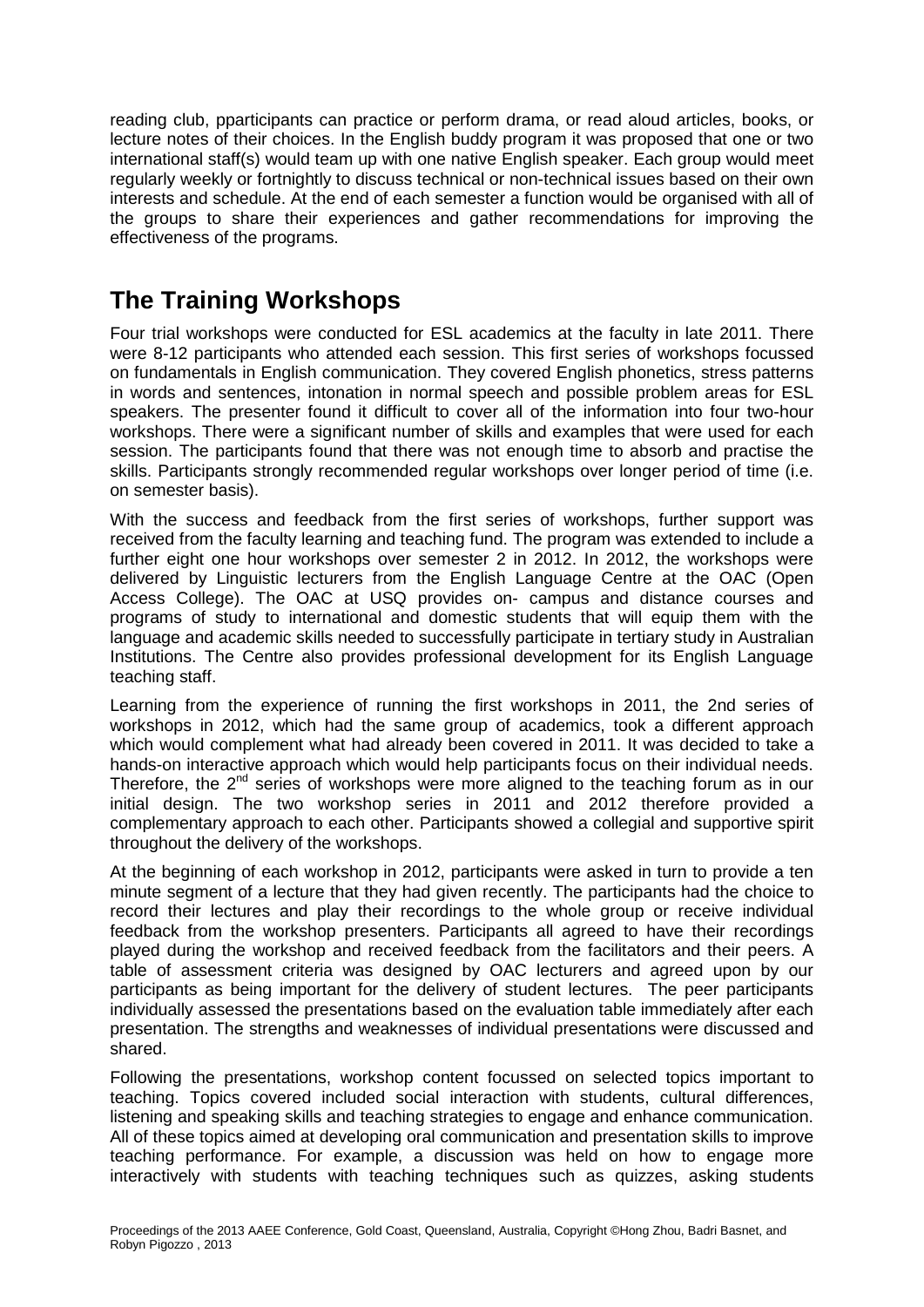questions, and the use of stimulating media. Students can often be lazy listeners and will switch off during lectures and be distracted. This can be exacerbated if they need to listen to a speaker who may have an accent and they find this difficult. They are quick to blame the lecturer for their poor listening skills and will often evaluate these classes poorly. Participants were asked to practice one or more strategies that they felt confident to do or brainstorm new strategies to suit their teaching style and environment. Participants reported their experiences during the following workshop. Teaching strategies were important as they provided a way to work with identified strengths and weaknesses to improve communication skills with students. The workshops also discussed the rhythm of a language, the various elements of voice and its importance in speaking and communication.

Raising self-awareness was identified as the important starting point for improvement. The final workshops reviewed what was learn and put into practice by developing everyday strategies that were simple and effective to facilitate change on a daily/weekly basis.



**Figure 1. Course Home Page for ESL program at USQ**

In addition to the face to face workshops in 2012, a course page has been set up by lectures from OAC. Workshop contents, activities and other relevant resources were posted on the course homepage prior to and after individual workshops. Many useful online materials regarding culture and English language are available on the homepage for the participants to reference at any time. Figure 1 shows the part of our course webpage.

### **Project Evaluation and Discussions**

Two series of workshops were run in 2011 and 2012 successfully. Surveys to evaluate the effectiveness of the workshops were conducted after each series of workshops. The survey results showed that all the participants were satisfied with the workshops and recommended to allocate more time for practice and discussion during the workshops and run more regular workshops over a longer period of time.

Due to limited time and resources, not all the programs initially planned were implemented. Peer and self- evaluation showed improvements in delivery of lectures by participants. Of particular interest was the confidence that lecturers displayed during the second evaluation process. It is expected that this confidence will continue to develop with improved outcomes for lecture delivery. It was evident from those who participated in this program that they already were reflective in their practice and this type of workshop was a positive way to facilitate communication and teaching strategies to become a more effective teacher. To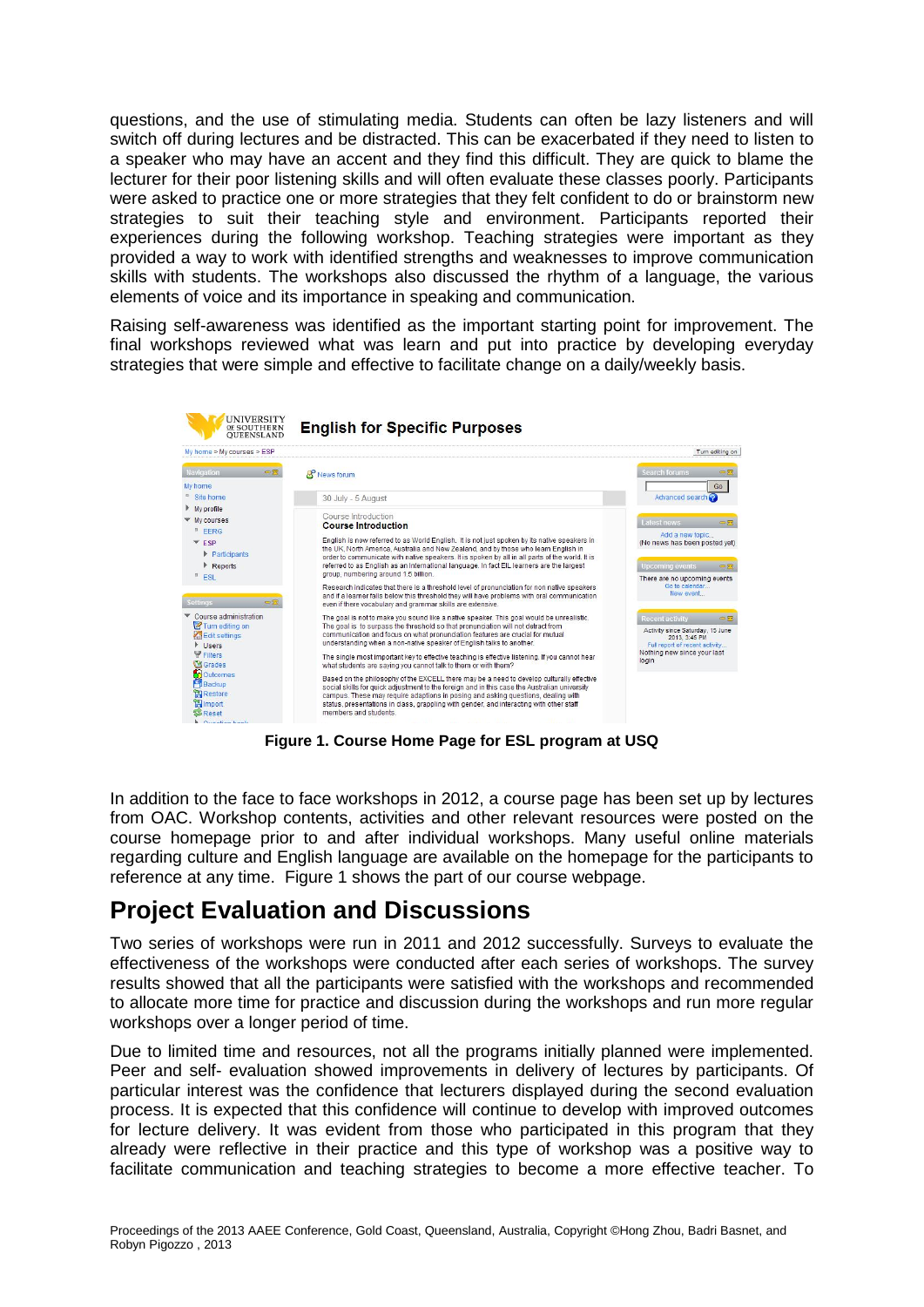make a comparison lecturers again volunteered to record their lectures at the end of the workshops and evaluations made using the same criteria. Some improvements were observed.

During the workshop period in 2012, most lecturers tried different strategies in their classes and enjoyed the improved outcomes. As a result, participants became more confident in teaching and delivering effective lectures/tutorials. One of the participants commented that he has had the best lecture ever at the USQ thus far at the workshop.

Despite the positive outcomes, we must be realistic that developing excellent teaching and communication skills is a long term journey. The training raised the self-awareness of the importance of cultural and language issues and paved the foundation for participants to build good habits to constantly improve lectures and communication skills.

# **Conclusions**

There are some challenges in improving English speech and presentation skills for ESL academics at tertiary environment. The workshops we organised received very positive feedback from all participants. All of the participating academics believe that it was necessary for the faculty or university to provide English support programs and the workshops that can effectively help to improve their teaching performance and professional communication skills. These training programs recognise and acknowledge the skills and experience that ESL academics already have but assist in providing help to adapt and use these skills to successfully function in a different culture. The training programs provided a smooth transition for international academics to adjust to Australian tertiary teaching environment and help them develop much needed skills in achieving excellent teaching outcomes. The programs also provided a forum for lecturers to share and discuss experiences in a safe and positive environment where it was possible to learn from each other. It was agreed that these types of workshops are not only beneficial for ESL staff but would be of benefit to all faculty teaching staff. Reviewing and reflecting on communication and teaching strategies is a necessary process for all teaching practice. It is evident that these professional trainings are important and are appreciated by ESL academics in their career development. Consistent long term support and encouragement from the faculty and the university management are needed.

# **Reference**

Merriam, S. (2001) *Andragogy and Self-directed Learning: Pillars of adult learning. New direction for adult and continuing education,* no. 89, spring 2001. John Wiley & Sons, Inc.

Alberts, H. C. (2008). *The Challenges and Opportunities of Foreign-born Instructors in the Classroom*. Journal of Geography in Higher Education, vol. 32, no. 2, pp. 189-203.

Luxon, T. & Peelo, M. (2009). *Academic sojourners, teaching and internationalisation: the experience of non-UK staff in a British University*. Teaching in Higher Education, vol. 14, no. 6, pp. 649-659.

Maadad, N. (2011). *Cultural Experiences of International Academic Staff in South Australian Universities.* Journal of the World Universities Forum, vol. 4, issue 2, pp. 57-68.

Pherali, T. J. (2012). *Academic Mobility, Language, and Cultural Capital: The Experience of Transnational Academics in British Higher Education Institutions.* Journal of Studies in International Education, vol. 16, no. 4, pp. 313-333.

Saltmarsh, Sue and Swirski, Teresa(2010) *Pawns and prawns': international academics' observations on their transition to working in an Australian university*, Journal of Higher Education Policy and Management, 32: 3, 291 -301.